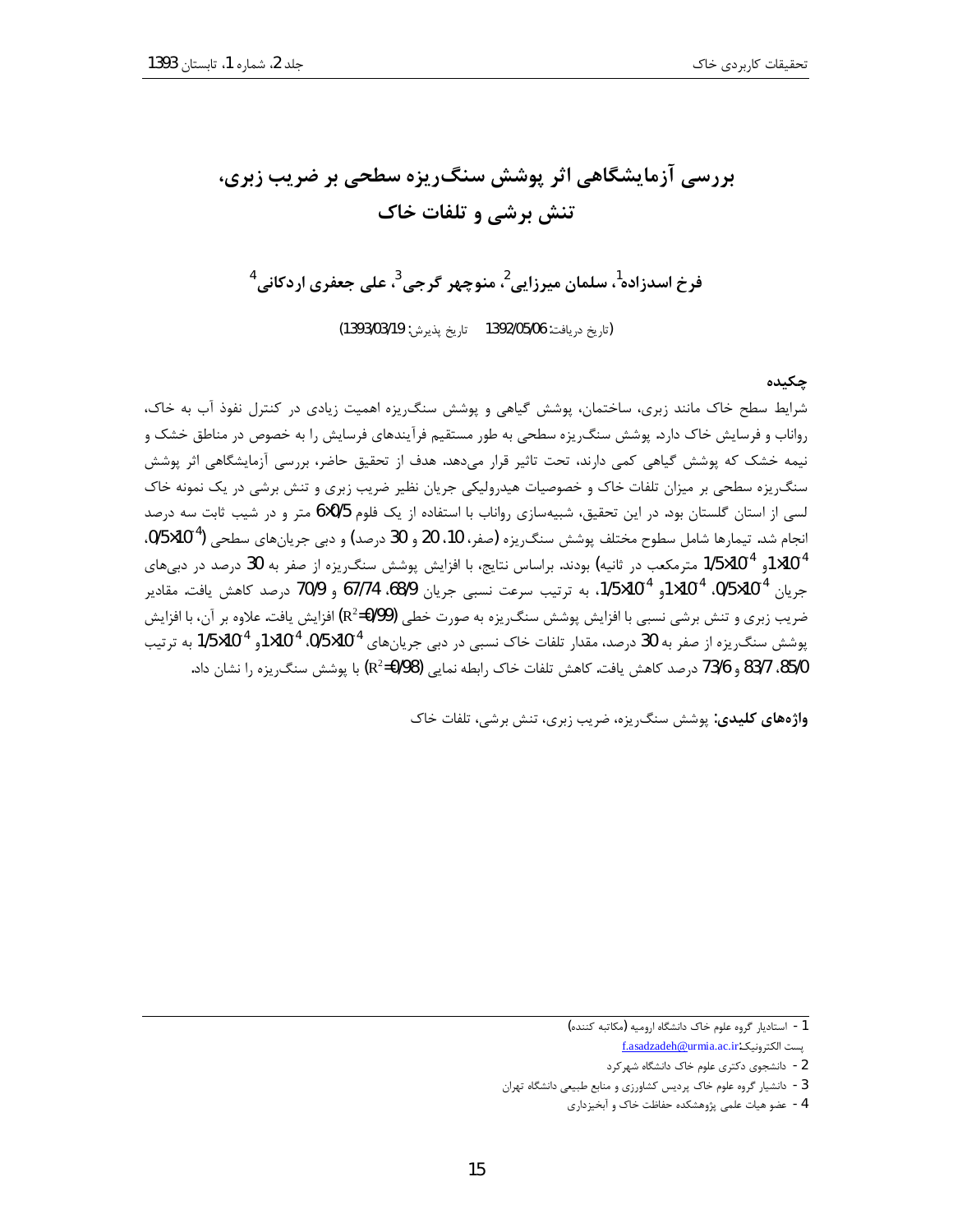### مقدمه

امروزه به دلیل رشد روزافزون جمعیت، حفاظت از خاکهای حاصلخیز اهمیت بسزایی دارد. خاکهای لسی جز مهم ترین واحدهای رسوبی دوره کواترنر بوده و از حاصلخیزترین خاکهای جهان به شمار می آیند چرا که در این خاکها فراوانی ذرات سیلت، موجب سهولت نفوذ ریشههای گیاه در خاک شده و دسترسی به رطوبت و تهويه مناسب را تسهيل مي نمايد (Catt, 2001). با اين وجود، تحقیقات به عمل آمده نشان میدهد که تلفات خاک ناشی از فرسایش در این خاکها بسیار بالا است به طوری که در عمل، تلفات خاک به عنوان اصلی ترین عامل محدود کننده کشاورزی در اغلب این خاکها محسوب مي شود (Fu *et al., 2*000; Li & Liu, 2003). اين امر لزوم به کارگیری عملیات حفاظتی و مدیریتی مناسب با توجه به شرایط اقلیمی در این گونه خاکها را نشان میدهد.

در این بین فرسایش آبی که در نتیجه فرآیندهای جدا شدن و انتقال ذرات خاک توسط عوامل فرساینده بـاران و رواناب اتفاق می افتد، نقش بسزایی در تلفـات خـاکـهـای لسی دارد. بررسیهای انجام شده نشان مے،دهد که فرآیندهای مرتبط با جدایش ذرات خاک در اثر پاشمان در شرايط كنترل شدهى آزمايشگاهى توسط محققين مختلف مورد مطالعه قرار گرفتـه است ( Nearing et al., 1991; Zhang et al., 2002) در حالی که تاثیر عوامل مختلف بر شرایط هیدرولیکی جریان کـمعمـق سـطحی و چگـونگی اثرگذاری آنها بر میزان تلفات خاکهای لسی، کمتر مورد توجه قرار گرفته است.

محققین در زمینه هیدرولیک جریان سطحی اقدام بـه استفاده از معیارهـای مختلـف اعـم از: 1) فاصـله بحرانـی كمربند بدون فرسايش هورتون (Tonon, 1999)، 2) شيب بحراني و عدد فـرود بحرانـي (Savat & De-Ploy, 1982)، 3) سرعت برشي بحراني (Govers, 1985)، 4) تنش برشي بحرانـي (Prosser *et al.*, 1995**)**، قـدرت جريـان بحرانـي (Yu, 2003) نمودهاند. در بین عوامل مختلـف هیـدرولیک جریانهای سطحی، تـنش برشـی جریـان بیشـتر مـورد استفاده قرار گرفته است. پروسر و همکاران ( Prosser et *al.*, 1995) تنش برشی را برای بررسی کنش سـطحی بـه كار گرفتند. زانگ و همكـاران (Zhang et al., 2002) جـدا شدن ذرات خاک توسط جریان کـم عمـق سـطحی، را بـا استفاده از تنش برشبی بررسبی کردنـد. یـائو و همکـاران

(Yao et al., 2008) گزارش کرد که تنش برشی مهمترین شاخص هیدرولیکی موثر در شکل گیری انواع فرسایش آبی د<sub>ر</sub> خاکها م<sub>ی ب</sub>اشد.

آغاسی و لـوی (Agassi & Levy, 1991) و پوزن و همکاران (Poesen et al., 1990) برای بررسی تاثیر زبری سطح خاک بر خصوصیات هیـدرولیکی جریـان از پوشـش سنگ ریزه سطحی استفاده کردند. رییک-زپ و همکاران (Rieke-Zapp et al., 2007) تحت شرايط آزمايشگاهي نقش سنگریزه مخلوط شده با خاک را در دامنهی مقـادیر صفر تا 40 درصد و تحت شرایط دبیهای 5/7 تــا 11/41 ليتر در دقيقه مورد مطالعه قرار دادند. نتايج آنها نشان داد که انرژی جریان به شدت توسط سنگ ریزهها مستهلک شده و تولیـد رسـوب نیـز بـا افـزایش سـنگریزه  $\left(\text{Tailong } et~al.,~2010\right)$  كاهش مى يابد. تيلانق و همكاران نیز در شرایط صحرایی و در دامنهی مشابهی از پوشش سنگریزه، رابطه عکس بین تلفات خاک و درصد سـنگریزه گزارش نمودند. ماندل و همکاران (Mandal et al., 2005) نیز در شرایط صحرایی با شبیهسازی بارانهای با شدت-های 48/5 تا 136/8میلی متر در ساعت، بر روی خاکهای بـا پوشــش متفــاوت از ســنگریزههــای ســطحی (3 تــا 68 درصد) گزارش نمودند که سطوح دارای سـنگ(یـزه زیـاد سرعت جریان سطحی را کاهش داده و باعث افزایش نفوذ آب به خاک و به تبع آن کاهش تلفـات خـاک مـیشـوند. مارتينز-زاوالا و همكاران (Martinez-Zavala, 2010) نيز با استفاده از شبیهسازی باران در شرایط صحرایی در دامنهی شدتهای بارش 26/8 تا 60 میلی متر در سـاعت، گـزارش نموند که افزایش پوشش سنگریزه سطحی از کمتـر از 50 درصد به بیش از 60 درصد سبب تاخیر در شـروع روانـاب میشود همچنین براساس نتایج آنها افـزایش پوشـش سنگ ریزه سطحی سبب کـاهش نمـائی در مقـدار تلفـات خاک می شود.

استفاده از پوشش سنگ ریزه سطحی برای حفاظت از سطح خاک در کشورهای کم باران، در اقلیمهای خشک و نیمه خشک (Li, 2003)، خاکهای لسی با حساسیت بالا بـه فرسـايش خـاک (Li & Liu, 2003) و جلـوگيري از فرسایش بادی و طوفانهای گرد و غبار در مناطق خشـک (Fryear, 1985) می تواند بسیار مفیـد باشـد. از ایـن رو در این تحقیق تلاش شده تا نقش پوشش سطحی سنگ٫یـزه در تغییر ویژگی هـای مـرتبط بـا هیـدرولیک جریـان هـای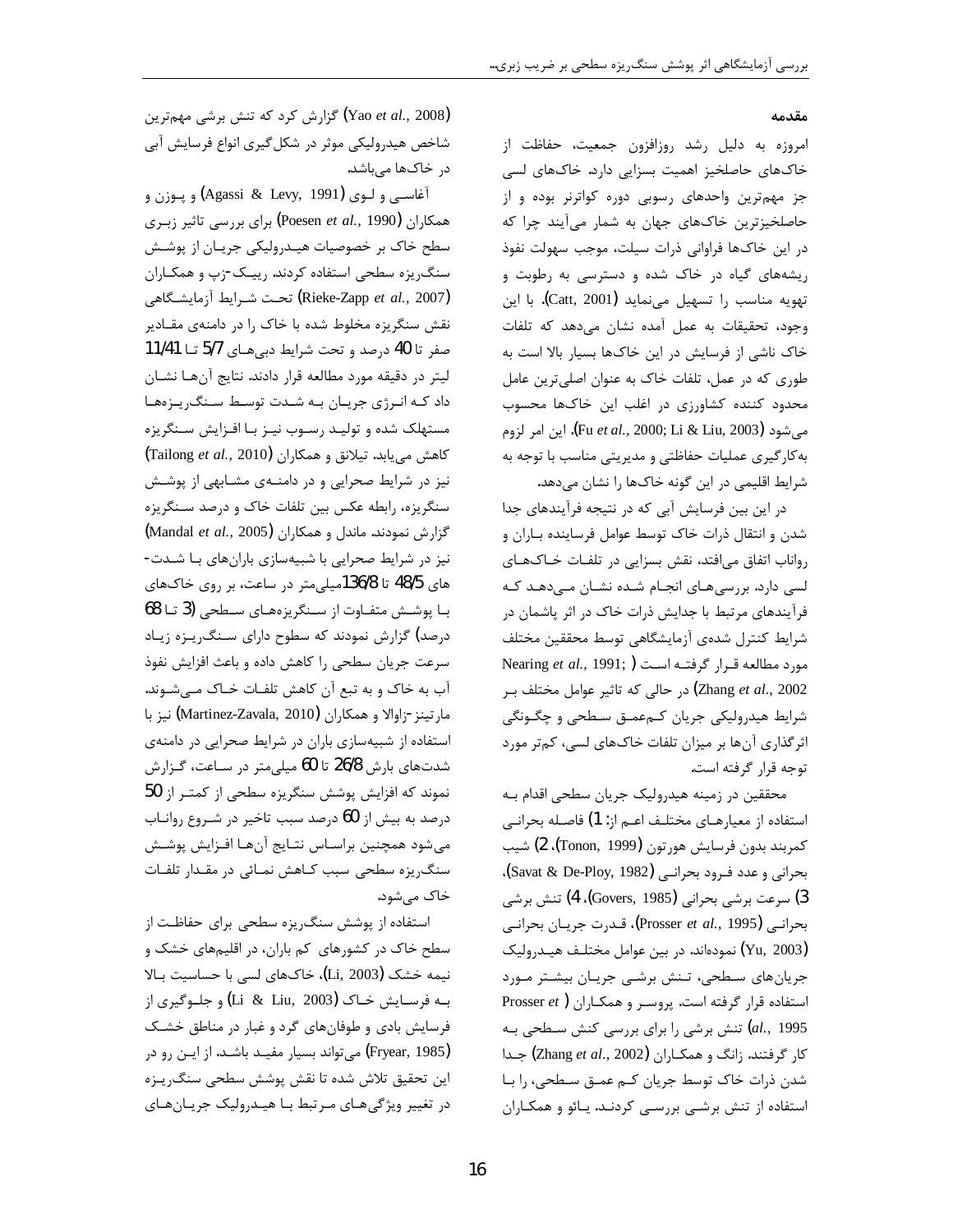کمءمق سطحی مورد آزمایش قرار گرفته و تـاثیر پوشـش مـذکور در کنتـرل مقـدار تلفـات خـاک بـا اسـتفاده از شبیهسازی رواناب کمعمق سطحی با دبیهای متفاوت در یک نمونه از خاکهای لسی استان گلستان مـورد بررسـی قرار گیرد.

## مواد و روشها

برای اجرای این تحقیق از سامانه شبیهساز رواناب موجود در پژوهشکده حفاظت خاک و آبخیزداری که مجهز به یک فلوم شيبپذير با ابعاد 1m×1m و تجهيزات مربوط به کنترل دبی ورودی و همچنین آرام کننده جریان بود، استفاده شد. به منظور انجام آزمایش های شبیهسازی، ابتدا لایهای از سنگ ریزههای به قطر 10 میلی متر و به ضخامت تقریبی 10 سانتی متر به عنوان زهکش در کف فلوم قرار داده شد. پس از این مرحله یک لایه از گونی با جنس کتان بر روی زهکش مذکور قرار داده شد تا از شسته شدن ذرات خاک به درون زهکش جلوگیری شود. نمونه خاک لسی مورد استفاده، از منطقه داشلی برون استان گلستان و از عمق 20-0 سانتی متری جمعآوری شده و پس از هوا خشک شدن از الک 2 سانتی متری گذرانده شد. پس از این مرحله، فلوم آزمایشی با استفاده از خاک مذکور به ارتفاع 20 سانتی متر پر شده و در ادامه سطح آن به کمک یک غلطک دستی کاملا صاف شده و جرم مخصوص ظاهری خاک داخل فلوم به جرم مخصوص ظاهری خاک در حالت طبیعی رسانده شد (Rieke-Zapp let al., 2007; Yao et al., 2007.

شایان ذکر است که به منظور سرعت بخشیدن به انجام آزمایشها و دقت در اندازهگیری شاخصهای هیدرولیکی نظیر سرعت رواناب، مقدار رسوب و عوارض سطحی، عرض فلوم توسط یک ورقه فلزی به دو قسمت تقسیم شده و آزمایشها در یک سطح معادل با 6m×0/5m انجام شد. به منظور انجام هر آزمايش، پس از یکنواخت کردن سطح بستر، پوشش سنگ ریزهای با قطر متوسط هفت میلی متر به صورت تصادفی و یکنواخت در سطح خاک پخش شد به این ترتیب که نحوهی قرارگیری سنگریزهها در روی سطح دارای الگوی تصادفی بوده ولی همزمان توزیع آنها از نظر مقدار پوشش در بخشهای مختلف سطح فلوم، يكنواخت بود. لازم به ذكر است كه پخش سنگ ریزهها در روی سطح به آرامی انجام شد و

قطعات سنگ ریزه در داخل خاک فرو نرفتند. پس از آمادهسازی بستر فلوم، خاک داخل فلوم به مدت هشت ساعت از زیر فلوم اشباع شده و 24 ساعت پس از اشباع هر نمونه (Nearing *et al.*, 1997)، آزمایش شبیهسازی مورد نظر به انجام رسید (شکل 1). در این تحقیق، آزمایشها در چهار سطح مختلف پوشش سنگریزهای، شامل خاک بدون پوشش (به عنوان شاهد)، خاک با 10 درصد پوشش سنگریزهای، خاک با 20 درصد پوشش سنگ ریزهای و خاک با 30 درصد پوشش سنگ ریزهای، سه دبی متفاوت جریان سطحی شامل 10<sup>-1</sup>0%، 14×15و <sup>4-</sup> 1/5×1/5 مترمكعب در ثانيه در شيب ثابت 3 درصد (به عنوان شيب غالب منطقه نمونهبرداري) به انجام رسيد.

در هر آزمایش، پس از تنظیم دبی جریان و شیب، رواناب سطحی از ابتدای فلوم به سطح خاک وارد شده و آزمایش به مدت 30 دقیقه ادامه یافت. سرعت متوسط جریان با روش ردیابی ماده رنگی (پرمنگنات پتاسیم) در هر پنج دقیقه در طول آزمایش اندازهگیری میشد (Gilley *et al.*, 1990). سپس برای بررسی اثر سنگریزه بر سرعت جریان، از سرعت متوسطی که در مقادیر مختلف پوششهای سنگریزهای تقریباً به حالت ثابت و پایدار رس یده بود استفاده شد. در طول آزمایش، به منظور تعیین غلظت رسوب نمونههای رواناب با حجم  $5\times10^{-4}$  متر مکعب در هر دقیقه از انتهای فلوم جمعآوری شده و به مدت 24 ساعت در دمای 105 درجه سانتی گراد خشک شدند.

برخی از ویژگیهای فیزیکی و شیمیایی خاک مورد مطالعه نظیر بافت به روش هیدرومتری ( Gee & Bauder, 1986)، جرم مخصوص ظاهری خاک به روش استوانهای (Blake & Hartge, 1986)، واكنش خاك (pH) در سوسپانسیون 1:5 خاک و محلول 0/01 مولار کلرید كلسيم (Richard, 1954)، قابليت هدايت الكتريكي به وسیله EC متر، کربن آلی به روش والکلی و بلک (Nelson 80mmer, 1982) و كربنات كلسيم معادل (CCE) به روش خنثی سازی با اسید کلریدریک (& Rayment Higginson, 1992) اندازهگیری شد. در هر آزمایش شاخصهای هیدرولیکی جریان براساس اطلاعات اولیه به دست آمده از اندازهگیری سرعت جریان و با توجه به روابط ارائه شده در جدول 1 محاسبه شد (Allen, 1994).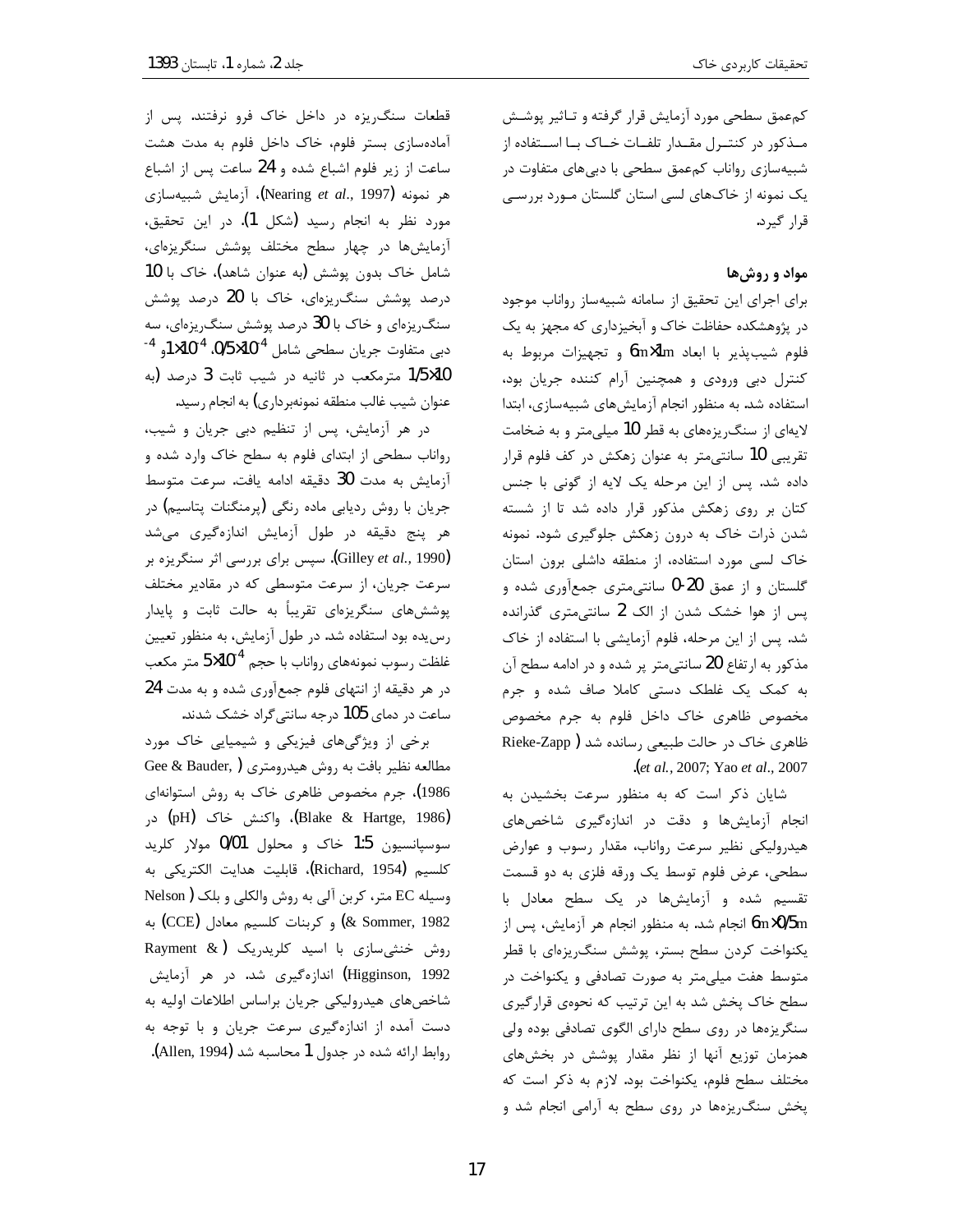

شکل 1- نمائی از فلوم مورد استفاده و توزیع سنگ ریزهها بر روی سطح بستر خاک Fig. 1- Illustration of the experimental flume and pattern of rock fragment distribution on soil surface

|                                                                                                                             | جدول 1- توصيف پارامترهاي هيدروليكي جريان رواناب                                                                               |  |  |  |
|-----------------------------------------------------------------------------------------------------------------------------|-------------------------------------------------------------------------------------------------------------------------------|--|--|--|
|                                                                                                                             | Table 1- Description of the flow hydraulic parameters                                                                         |  |  |  |
| (Equation) معادله                                                                                                           | پارامتر هیدرولیکی جریان " (Flow hydraulic parameter)                                                                          |  |  |  |
| $V_m = XT-1$                                                                                                                | (Mean flow velocity) سرعت متوسط جريان                                                                                         |  |  |  |
| $V=aV_m$                                                                                                                    | سرعت در مجاورت بستر خاک (Flow velocity near bed surface)                                                                      |  |  |  |
| $Re=VDv^{-1}$                                                                                                               | عدد , ينولد; (Reynolds number)                                                                                                |  |  |  |
| $F=V(gD)^{-0.5}$                                                                                                            | عدد فرود (Froude number)                                                                                                      |  |  |  |
| $n = V^{-1}D^{0.667}S^{0.5}$                                                                                                | $(Manning's n)$ ضریب زبری مانینگ                                                                                              |  |  |  |
| $\tau = \rho SDV$                                                                                                           | متوسط تنش برشي جريان (Mean shear stress)                                                                                      |  |  |  |
| $D=qV^{-1}$                                                                                                                 | عمق جريان (Flow depth)                                                                                                        |  |  |  |
| $V_{m}$ سرعت متوسط جریان (متر در ثانیه)، X مسافت (متر)، T زمان ، V سرعت در مجاورت بستر خاک (متر در ثانیه)، a ضریبی برابر با |                                                                                                                               |  |  |  |
|                                                                                                                             | 0/67 (Li et al., 1996 عدد رینولدز، ۷ لزوجت سینماتیکی آب (= 10 <sup>-6</sup> مترمربع بر ثانیه)، F عدد فرود، g شتاب ثقل (متر بر |  |  |  |
|                                                                                                                             | مجذور ثانيه)، D عمق متوسط جريان (متر)، n ضريب زبري مانينگ، S شيب سطح آب (متر در متر)، r تنش برشي جريان (پاسكال)، p            |  |  |  |
|                                                                                                                             | چگالی آب (کیلوگرم بر مترمکعب) و q دبی در واحد عرض (متر مربع بر ثانیه) میباشد.                                                 |  |  |  |

 $V_m$ ; Mean flow velocity (ms<sup>-1</sup>), X; Distance (m), T; Time (s), V; Flow velocity near bed surface (ms<sup>-1</sup>), a; a coefficient equal to 0.67 (Li et al., 1996), Re; Reynolds number, v; Kinematic viscosity of water  $(=10^{-6} \text{ m}^2 \text{s}^{-1})$ , F; Froude number, g; The acceleration of gravity  $(ms<sup>2</sup>)$ , D; Mean flow depth  $(m)$ , n; Manning roughness coefficient, S; Slope of flow surface  $(mm^{-1})$ ,  $\tau$ ; Flow shear stress (Pa),  $\rho$ ; Water density (kgm<sup>3</sup>), q; Unit flow discharge  $(m^{2}s^{-1})$ 

نتایج و بحث

برخی از ویژگیهای فیزیکی و شیمیایی نمونه خاک لسی مورد مطالعه در جدول 2 نشان داده شده است. براساس این دادهها می توان گفت که خاک مورد آزمایش خاک آهکی با pH بازی بوده و دارای بافت لوم سیلتی میباشد. نتایج حاصل از تاثیر پوششهای مختلف سنگ ریزه سطحی و جریانهای سطحی بر سرعت جریان در جدول 3 ارائه شده است. با توجه به این جدول مشخص میگردد که در تمامی جریانهای سطحی با افزایش پوشش سنگ-ریزه سطحی، سرعت جریان روند کاهشی را نشان میدهد. برای درک تغییرات سرعت جریان با افزایش پوشش سنگ٫یزه سطحی در جریانهای سطحی متفاوت، اقدام به

بیبعدسازی مقادیر سرعت جریان در پوششهای مختلف سنگ ریزهای نسبت به خاک بدون پوشش گردید. نتایج حاصل از بیبعدسازی سرعت جریان آب در شکل 2 گزارش شده است. همانطور که شکل 2 بیان میکند با افزایش پوشش سنگریزه سطحی از صفر به 10 درصد در جريان هاى سطحى با دبى هاى 10<sup>-4</sup>0/5×0/5. 10<sup>-4</sup> و 1/5×10<sup>-4</sup> مترمکعب در ثانیه مقادیر سرعت نسبی جریان در مقايسه با خاک بدون پوشش به ترتيب 48/5، 44/5 و 46/9 درصد كاهش يافت. با افزايش پوشش سنگ ريزه از 10 به 20 و از 20 به 30 درصد مقادیر سرعت نسبی جریان به طور متوسط در جریانهای سطحی متفاوت به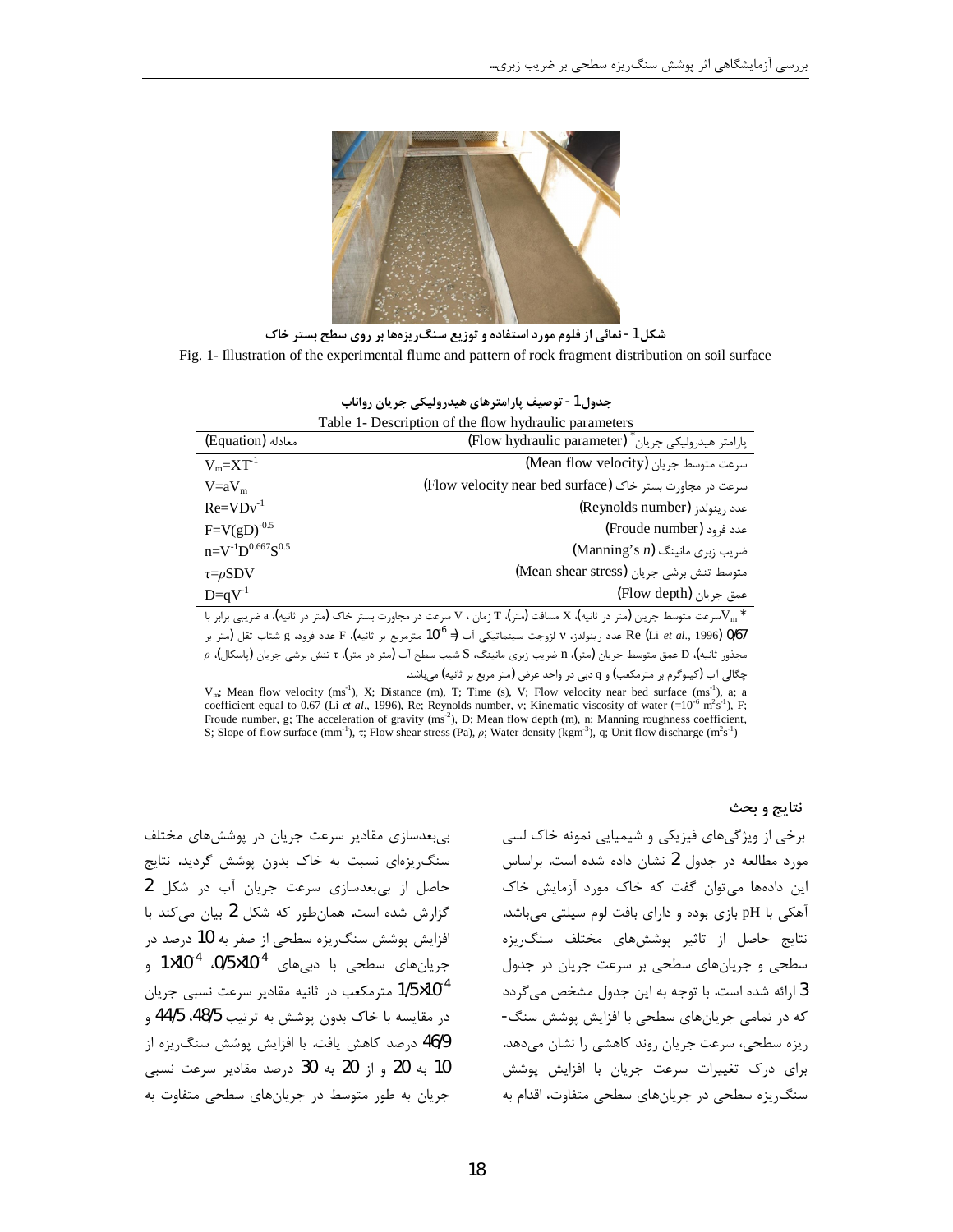ترتیب 32/4 و 24/1 درصد کاهش را نشان داد. نکته جالب در رابطه با این نمودار این است که با افزایش پوشش سنگ ریزه سطحی مقدار سرعت نسبی جریان در دبی های مختلف کاهش نسبتا مشابهی را نشان میدهد به بيان ديگر با افزايش پوشش سطحي، سرعت جريان مستقل از دبیهای مورد آزمایش کاهش مییابد که دلیل این امر میتواند کم بودن دبیهای مورد استفاده و در نتيجه كم بودن عمق جريان رواناب در مقايسه با ارتفاع سنگ ریزهها باشد. به طوری که به علت کم بودن عمق جریان در مقایسه با ارتفاع سنگ ریزهها در هر سه دبی

مورد استفاده، اثر پوشش نسبت به دبی جریان غالبتر بوده است. به نحوی که با افزایش پوشش سنگ ریزه سطحی از صفر به 30 درصد مقادیر سرعت نسبی جریان در جریانهای سطحی با دبیهای 10<sup>-4</sup>×0/5 0<sup>-4</sup> و 1/5×10<sup>-4</sup> مترمكعب در ثانيه به ترتيب 68/9، 67/7 و 70/9 درصد کاهش مییابد. در این زمینه نتایج پوزن و و تيلانق و همكاران (Poesen et al., 1990) (Tailong et al., 2010) نیز نشان دهندهی کاهش سرعت جريان با افزايش پوشش سطحي است.

جدول2- برخی ویژگیهای فیزیکی و شیمیایی خاک لسی مورد آزمایش

| Table 2- Some physic-chemical properties of the loess soil used in the experiments |               |       |          |                 |         |                  |
|------------------------------------------------------------------------------------|---------------|-------|----------|-----------------|---------|------------------|
| ىافت                                                                               | سيلت          | ر س   | مادہ الے | هدایت الکتر یکی | اسيديته | عمق نمونهبردار ی |
|                                                                                    | Silt          | Clav. | ЭM       | EС              |         | Sampling depth   |
| Texture                                                                            | $\frac{1}{2}$ |       |          | $(dSm^{-1})$    | pH      | (m)              |
| Silt loam                                                                          | 69            | 20.   | .03      | 2.4             | 7.83    | $0 - 0.2$        |

برای بررسی وضعیت و نوع جریان در پوششهای مختلف از دو معیار بیبعد عدد رینولدز (Re) و عدد فرود (Fr) استفاده شد. جدول (3) بیانگر مقادیر این دو شاخص در تمام آزمایشها است. بر اساس نتایج وضعیت جریان، افزایش پوشش سنگ ریزه سطحی از صفر به 30 درصد عدد فرود را به ترتیب در جریانهای سطحی 10<sup>-1</sup>0/5x0، -10<sup>-4</sup>, 10<sup>-4</sup>10×10<sup>-5</sup> مترمكعب در ثانيه، 83/75، 80 و 84/5 درصد کاهش داد. دلیل این امر افزایش عمق جریان و کاهش همزمان سرعت آن در اثر افزایش درصد سنگریزه سطحی می باشد به عبارت دیگر با توجه به رابطهی مورد استفاده برای محاسبهی عدد فرود (جدول 1) مشخص می شود که افزایش عمق جریان و کاهش سرعت آن سبب کاهش شدید مقدار عدد فرود میشود به طوری که در هر سه دبی مورد استفاده عدد فرود با افزایش سنگریزه به خاک شاهد از مقادیر بیش از یک به مقادیر کمتر از یک می رسد که نشان دهندهی تبدیل جریان از حالت فوق بحرانی به زیر بحرانی است. اما عدد رینولدز در هر دبی با افزایش پوشش سطحی تقریبا ثابت باقی مانده است با توجه به رابطه مورد استفاده برای محاسبهی عدد رینولدز مشخص میشود که افزایش همزمان عمق جریان و کاهش سرعت آن اثر یکدیگر را در رابطه با عدد رینولدز خنثی کرده و در نتیجه مقادیر آن برای هر دبی ثابت مانده است

اما با افزایش دبی جریان به دلیل بالا رفتن سرعت جریان مقدار عدد رینولدز نیز افزایش یافته است. لازم به ذکر است که در تمامی دبیهای مورد استفاده مقدار عدد رینولدز کمتر از 500 بوده است که نشان دهندهی وجود جريان ورقهاى در شرايط اين مطالعه است (جدول 3). کاهش عدد فرود با زیاد شدن مقدار دبی جریان سطحی به علت افرایش ضریب زبری سطح خاک بوده که دلیل آن می تواند پایین بودن شیب باشد. نتایج مطالعات تیلانق و همكاران (Tailong et al., 2010) نيز نشان داد كه افزايش پوشش سنگ ریزه سطحی در مقادیر ثابت جریانهای سطحی، عدد رینولدز را کمتر تحت تاثیر قرار داده و مقادیر آن در پوششهای مختلف تقریباً ثابت میماند.

با توجه به جدول (4) از ميان كليه آزمايشها بیشترین تنش برشی و ضریب زبری مانینگ (به ترتیب 1/55 پاسكال و 0/092) مربوط به جريان سطحى 1/5×10<sup>-4</sup> مترمکعب در ثانیه، و پوشش سنگ ریزه سطحی 30 درصد و کمترین مقدار این شاخصهای هیدرولیکی (به ترتیب 0/18 پاسگال و 0/008) برای جریان سطحی 10<sup>-1</sup>0×0/5مترمکعب در ثانیه، و پوشش سنگ ریزه سطحی صفر درصد است. به طور کلی، با افزایش پوشش سنگ ریزه در تمامی جریانهای سطحی، مقادیر تنش برشی و ضریب زبری مانینگ افزایش یافت. علت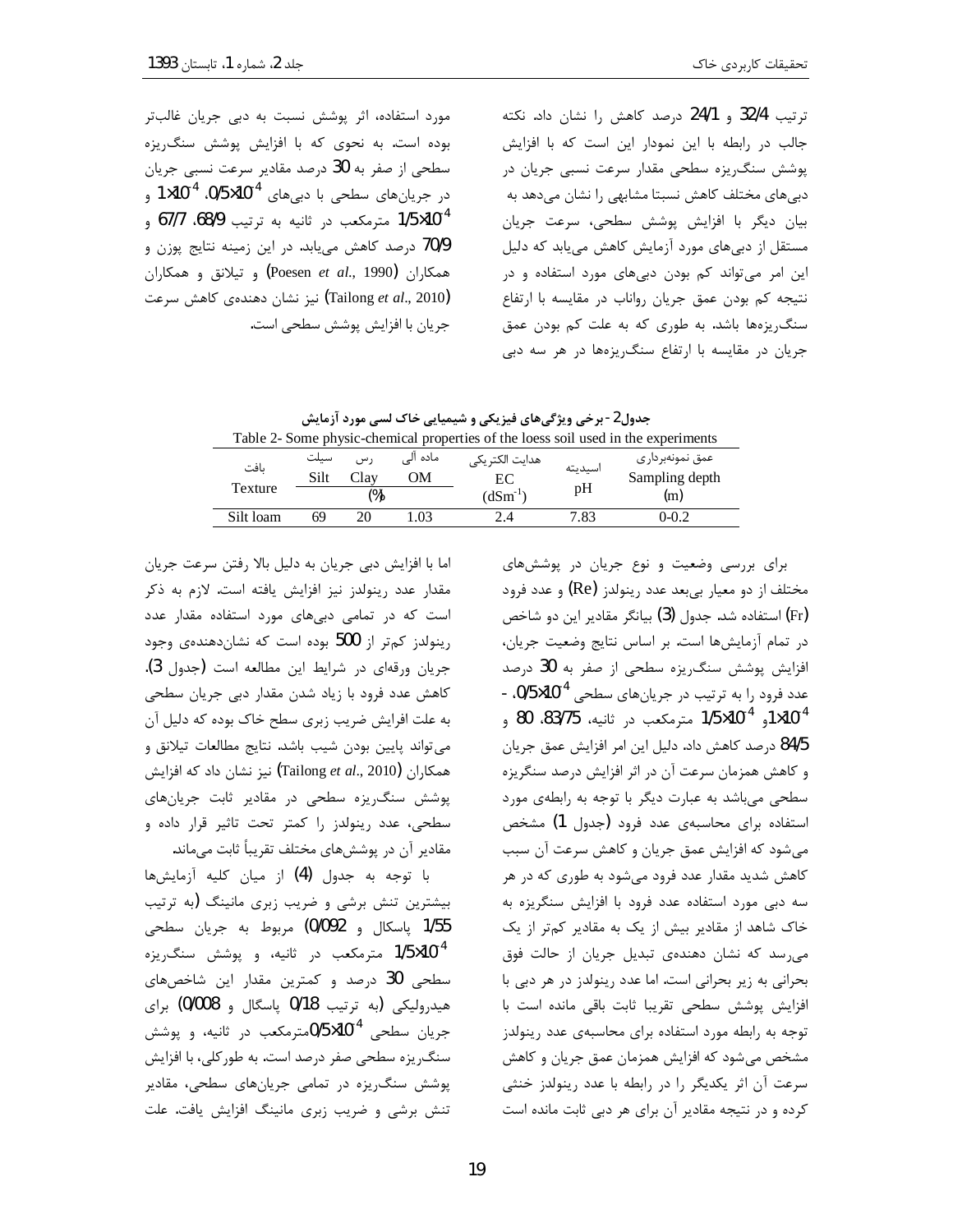فزونی این شاخصها، افزایش عمق آب و کاهش سرعت جريان سطحي بود.

همانطور که شکل (3) نشان میدهد، با افزایش پوشش سنگ ریزه سطحی مقادیر ضریب زبری و تنش برشی نسبی (ضریب زبری و تنش برشی پوششهای مختلف نسبت به خاک بدون پوشش) بصورت خطی (R<sup>2</sup>=0/99) افزایش یافت. ولی در پوششهای سنگ ریزه سطحی 10 درصد، مقادیر مختلف جریان سطحی تاثیری در مقادیر ضریب زبری و تنش برشی نسبی نداشت. در پوشش سنگ(یزه 20 درصد اختلاف جزئی در میزان این شاخصها بین جریان سطحی 0/5×10<sup>-4</sup> با جريانھای سط*حی* 10<sup>-4</sup>1, 1/5×10<sup>-4</sup> مترمکعب در ثانیه، مشاهده شد. در پوشش سنگ٫یزه 30 درصد اختلافاتی در مقادیر ضریب زبری و تنش برشي نسبي بين جريانهاي سطحي مختلف وجود داشت. فوستر و همکاران (Foster *et al*., 1989**)** بیان کردند که پوشش سنگ یزه سطحی زبری و اصطکاک سطح خاک را افزایش، سرعت جریان سطحی و مقدار Poesen et al., رسوب را كاهش مى دهد. يوزن و همكاران

1990) و تيلانق و همكاران (Tailong et al., 2010) به ترتیب در مطالعات آزمایشگاهی و صحرائی گزارش کردند که پوشش سنگ ریزه سطحی به دلیل کاهش دادن سرعت جریان و افزایش عمق آب، زبری سطح خاک و تنش برشی جریان را افزایش میدهد.

جدول 4 نشان میدهد که مقدار متوسط تلفات خاک در پوششهای مختلف سنگ٫یزه برای جریانهای سطحی مترمكعب در ثانيه، 28/05، 1 $\times$ 10×1 مترمكعب $0$ 5×10 در ثانيه، 39/62 و 10<sup>-1</sup>0×10<sup>-5</sup> مترمكعب در ثانيه، 45/65 گرم در مترمربع در ساعت میباشد. بنابراین، با افزایش عامل جریان سطحی برای تمامی یوشش های سنگ یزه سطحي مقدار تلفات خاک افزايش مي يابد. مقدار متوسط تلفات خاک در جریانهای سطحی مختلف برای پوشش-های سنگ ریزه صفر درصد 74/5، 10 درصد 34/7، 20  $\epsilon$ درصد 26/6 و 30 درصد 15/2 گرم در مترمربع در ساعت می باشد. با افزایش میزان پوششهای سنگ ریزه سطحی برای تمامی جریانهای سطحی به علت افزایش زبری سطح خاک (جدول 4)، مقدار تلفات خاک کاهش میبابد.



شکل 2- تاثیر درصد پوشش سنگ٫یزه سطحی در دبیهای مختلف، بر سرعت نسبی جریان Fig. 2- Effect of surface rock fragment cover on relative flow velocity at different flow discharges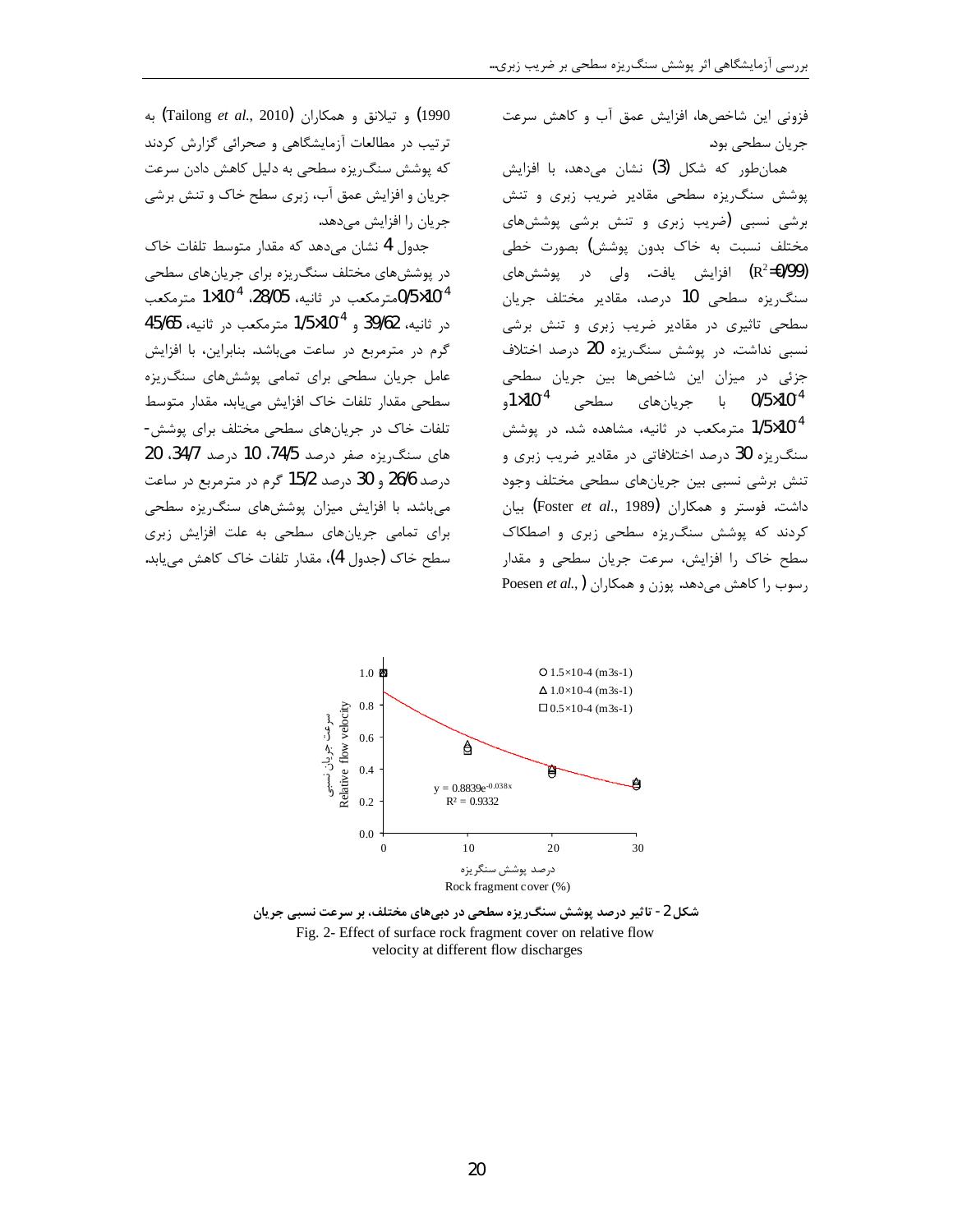| Table 5- Effect of surface fock fragment cover on flow hydraulics |                  |                                                          |                                           |                        |                                                          |  |
|-------------------------------------------------------------------|------------------|----------------------------------------------------------|-------------------------------------------|------------------------|----------------------------------------------------------|--|
| عدد رينولدز                                                       | عدد فرود         | سرعت متوسط جريان                                         | عمق متوسط جريان                           | درصد پوشش سنگريزه      | دبی جریان سطحی                                           |  |
| Reynolds<br>number                                                | Froude<br>number | Mean flow velocity<br>$(\times 10^{-4} \text{ ms}^{-1})$ | Mean flow depth<br>$(x10^{-3} \text{ m})$ | Rock fragment<br>cover | Flow discharge<br>$(x10^{-4} \text{ m}^3 \text{s}^{-1})$ |  |
| 100                                                               | 2.06             | 16.1                                                     | 0.62                                      |                        |                                                          |  |
| 100                                                               | 0.76             | 8.3                                                      | 1.20                                      | 10                     |                                                          |  |
| 100                                                               | 0.51             | 6.4                                                      | 1.56                                      | 20                     | 0.5                                                      |  |
| 100                                                               | 0.36             | 5.0                                                      | 2.00                                      | 30                     |                                                          |  |
| <b>200</b>                                                        | 1.49             | 15.4                                                     | 1.22                                      | $\theta$               |                                                          |  |
| 200                                                               | 0.62             | 9.1                                                      | 1.20                                      | 10                     | 1.0                                                      |  |
| 200                                                               | 0.39             | 6.7                                                      | 3.00                                      | 20                     |                                                          |  |
| 200                                                               | 0.27             | 5.3                                                      | 3.77                                      | 30                     |                                                          |  |
| 300                                                               | 1.60             | 19.6                                                     | 1.53                                      |                        |                                                          |  |
| 300                                                               | 0.62             | 10.4                                                     | 2.88                                      | 10                     | 1.5                                                      |  |
| 300                                                               | 0.36             | 7.2                                                      | 4.17                                      | 20                     |                                                          |  |
| 300                                                               | 0.25             |                                                          | 5.26                                      | 30                     |                                                          |  |

جدول 3- تاثیر پوشش سنگریزہ سطحی بر خصوصیات هیدرولیکی جریان<br>Cable 3- Effect of surface rock fragment cover on flow hvdraulic

جدول 4- تاثیر پوشش سنگریزہ سطحی بر خصوصیات هیدرولیکی جریان<br>Table 4- Effect of surface rock fragment cover on flow hydraulics

| I able +- Effect of surface fock traginent cover on flow hydrauncs |              |                  |                   |                                        |
|--------------------------------------------------------------------|--------------|------------------|-------------------|----------------------------------------|
| تلفات خاک                                                          | تنش برشى     | ضريب زبري مانينگ | درصد پوشش سنگ,يزه | دبی جریان سط <i>ح</i> ی                |
| Soil loss                                                          | Shear stress | Maning's $n$     | Rock fragment     | Flow discharge                         |
| $(gm^{-2}h^{-1})$                                                  | (Pa)         | $(m^{-1/3}s)$    | cover             | $(x10^{-4} \text{ m}^3 \text{s}^{-1})$ |
| 49.3                                                               | 0.18         | 0.008            |                   |                                        |
| 30.0                                                               | 0.35         | 0.023            | 10                | 0.5                                    |
| 19.4                                                               | 0.46         | 0.036            | 20                |                                        |
| 13.5                                                               | 0.59         | 0.055            | 30                |                                        |
| 79.6                                                               | 0.36         | 0.012            | 0                 |                                        |
| 38.1                                                               | 0.65         | 0.032            | 10                | 1.0                                    |
| 25.2                                                               | 0.88         | 0.053            | 20                |                                        |
| 15.6                                                               |              | 0.079            | 30                |                                        |
| 94.6                                                               | 0.45         | 0.012            |                   |                                        |
| 36.0                                                               | 0.85         | 0.034            | 10                | 1.5                                    |
| 35.4                                                               | -23          | 0.062            | 20                |                                        |
| 16.6                                                               |              | 0.092            | 30                |                                        |



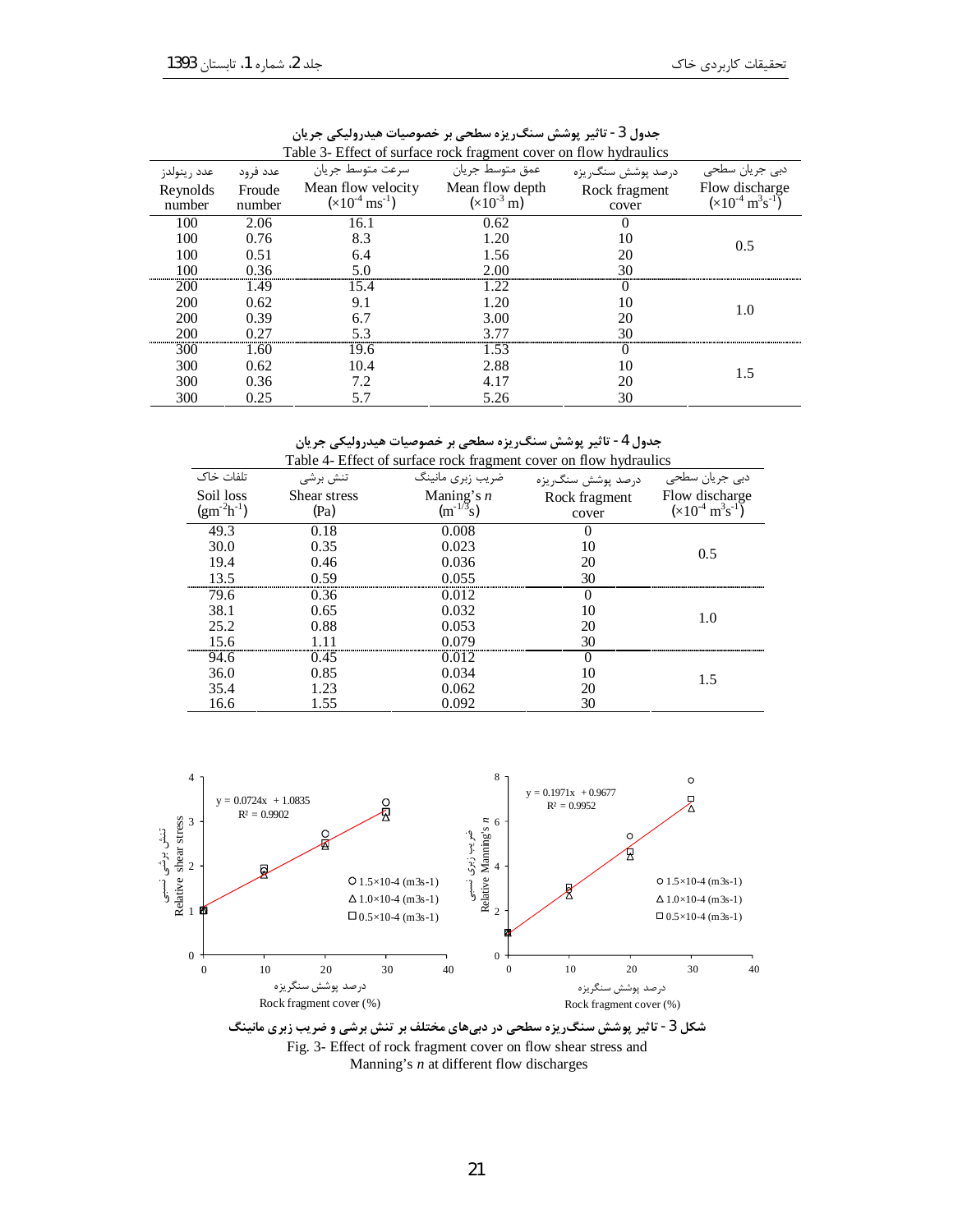با توجه به شکل (4) مشخص م*ی گ*ردد که ,ابطه نمائ*ی* بین پوشش سنگ ریزه سطحی و مقدار تلفات نسبی خاک وجود دارد. با افزایش پوشش سنگ ریزه سطحی از صفر به 10 درصد در جریانهای سطحی 10<sup>-1</sup>0×0/5. 1<sup>4-1</sup>0 1<sup>4-1</sup> 1/5×1/5 مترمكعب در ثانيه، ميزان تلفات خاك در مقايسه با خاک بدون پوشش به ترتیب 39/1، 52/2 و 62/0 درصد کاهش یافت. با افزایش پوشش سنگ ریزه از 10 به 20 و از 20 به 30 درصد میزان تلفات نسبی خاک به طور متوسط در جریانهای سطحی متفاوت به ترتیب 33/8 و 19/2 درصد كاهش يافت.

به طورکلی، با افزایش یوشش سنگ ریزه سطحی از صفر به 30 درصد، مقدار تلفات نسبی خاک در جریانهای سطحی<sup>4-0</sup>0/5×0/5. 11×10م 11<sup>0×10×</sup>10 مترمکعب در ثانيه، به ترتيب 85/0، 83/7 و 73/6 درصد كاهش يافت (شکل 4). بر اساس مطالعاتی که رییک زپ و همکاران (Rieke-Zapp et al., 2007)، روى تاثير پوشش سنگ ريزه بر مقدار تلفات خاک در خاک لوم سیلتی با استفاده از فلوم آزمایشگاهی و با کاربرد شبیهسازی رواناب انجام دادند، نتیجه گرفتند که با افزایش پوشش سنگ ریزه مقدار کل رسوب کاهش میبابد. نتایج این محققین تاکید

می کند که در جریان سطحی 10<sup>-4</sup>×0/95 مترمکعب در ثانیه با شیب هفت درصد، با افزایش پوشش سنگ ریزه از صفر به 30 درصد مقدار کل رسوب بیش از 90 درصد كاهش يافت كه نتيج به دست آمده در اين مطالعه نيز با مقادیر گزارش شده توسط رییک-زپ و همکاران (-Rieke Zapp et al., 2007) دارای مشابهت قابل قبولی است. تيلانق و همكاران (Tailong et al., 2010) در مطالعه خود در سطح مزرعه با استفاده از یک شبیهسازی رواناب در خاک لوم نشان دادند که با افزایش پوشش سنگ ریزه سطحی از صفر به 20/8 درصد مقدار کل رسوب 78 درصد كاهش يافت. همچنين، ماندل و همكاران (Mandal et al., 2005) و مارتين-زاوالا و همكاران (Martinez-Zavala et al., 2010) در مطالعات خود با استفاده از یک شبیهساز باران قابل حمل در شرایط صحرائی که به ترتیب در هندوستان و مناطق مدیترانهای انجام دادند، نتیجه گرفتند که با افزایش پوشش سنگ ریزه سطحی، مقدار تلفات خاک به صورت نمائی کاهش می یابد که مشاهدات صورت گرفته در این مطالعه نیز به روشنی نتایج تحقیقات این محققین را تایید مینماید.



شکل 4- تاثیر پوششهای مختلف سنگ ریزه در دبیهای متفاوت بر مقدار تلفات نسبی خاک Fig. 4- the effect of surface rock fragment cover on relative soil loss at different flow discharges

سطحی را تحت تاثیر قرار داد به طوری که در هر سه دبی مورد استفاده افزایش سنگریزه به سطح خاک سبب تغییر رژیم جریان از حالت فوق بحرانی به زیر بحرانی گردید. با

نتیجەگیری کلی با توجه به نتايج بدست آمده مشخص گرديد كه پوشش سنگ ریزه سطحی خصوصیات هیدرولیکی جریانهای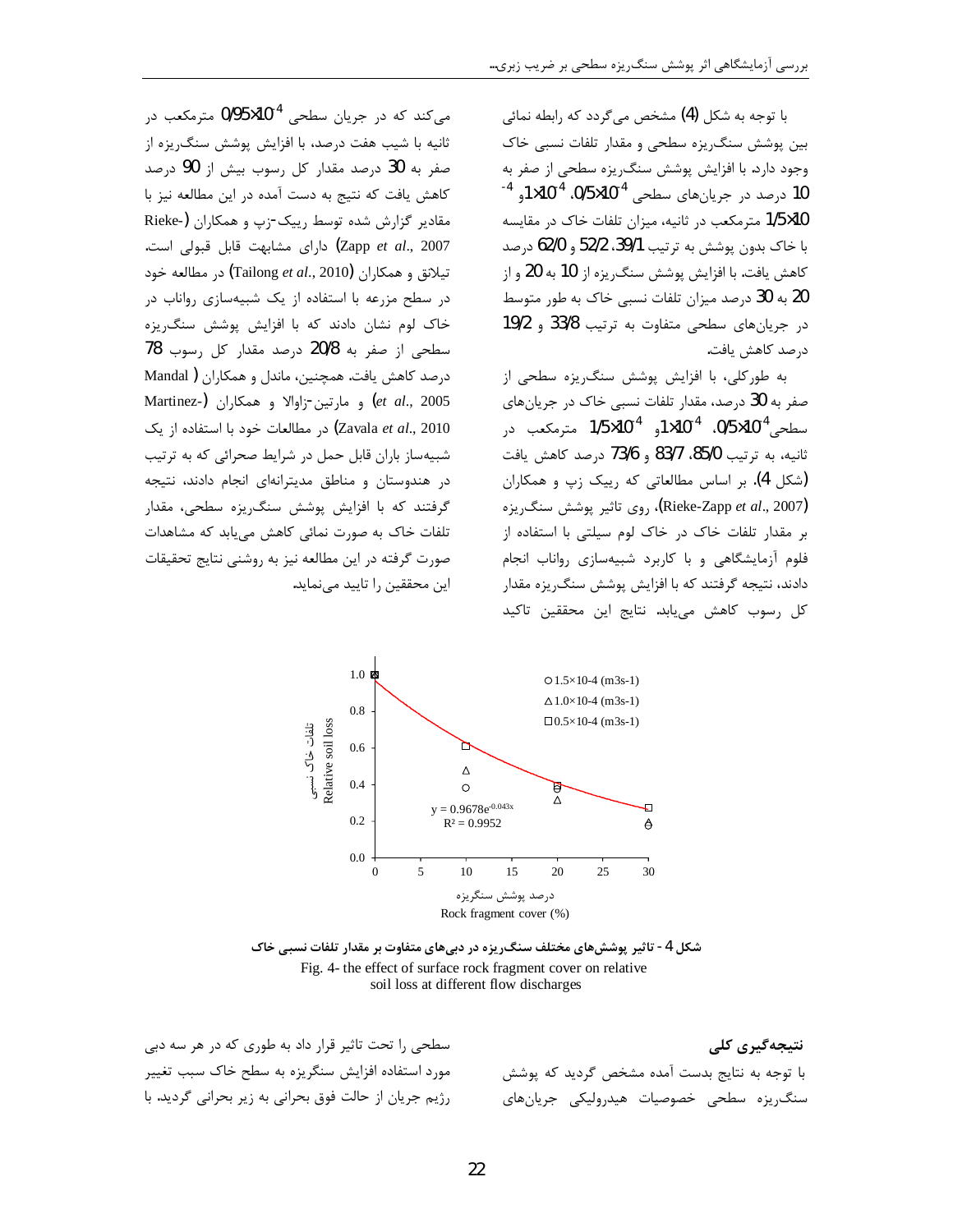رفته، تاثیر دبی در تغییرات مربوط به ویژگیهای هيدروليکي جريان و به ويژه سرعت آن در مقايسه با نتایج همچنین نشان داد که به علت کم بودن دبیهای درصد پوشش ناچیز است. به طور کلی، با افزایش پوشش سنگ ریزه سطحی میزان تلفات نسبی خاک به صورت

افزایش پوشش سنگ ریزه سطحی سرعت جریان کاهش و .<br>مقادیر تنش برشی و ضریب زبری مانینگ افزایش یافت. مورد استفاده در آزمایش و در نتیجه عمق جریان کم ناشی از آنها در مقایسه با ارتفاع سنگ یزههای به کار میستهانی (R<sup>2</sup>=0/98) کاهش یافت.

#### **References**

- Agassi M and Levy GJ. 1991. Stone-cover and rain intensity: Effects on infiltration, erosion and water splash. Australian Journal of Soil Research, 29: 565–575.
- Allen JRL. 1994. Fundamental properties of fluids and their relation to sediment transport processes. *In*: Pye K (ed.). Sediment Transport and Depositional Processes, pp: 345-364.
- Blake GR and Hartge KH. 1986. Bulk density. In: Klute A (ed.). Methods of Soil Analysis. Physical properties. Soil Science Society of America, Madison, Wisconsin, pp: 363–375.
- Catt JA. 2001. The agricultural importance of loess. Earth Science Reviews, 54: 213-229.
- Foster GR, Lan LJ, Nearing MA, Finkner SC and Flangan DC. 1989. Erosion component, in water erosion prediction project. In: Lan LJ and Nearing MA (ed.). Hillslope profile model documentation, pp: 101-112.
- Fryear, DW, 1985. Soil cover and wind erosion. Transactions of the American Society of Agricultural Engineers, 28(3): 781-784.
- Fu B, Chen L, Ma K, Zhou H and Wang J. 2000. The relationship between land use and oil condition in the hilly area of the loess plateau in Northern Shaanxi, China. Catena, 39: 69-78.
- Govers G. 1985. Selectivity and transport capacity of thin flow in relation to rill erosion. Catena, 12: 35-49.
- Gee GH and Bauder JW. 1986. Particle size analysis. In: Klute A (ed.). Methods of soil analysis. Physical properties. Soil Science Society of America, Madison, Wisconsin, 9: 383-411.
- Gilley E, Finkner S, Doran J and Kottwitze E. 1990. Adsorption of bromide tracers onto sediment. Engineering in Agriculture, 6:35-38.
- Li XY. 2003. Gravel-sand mulch for soil and water conservation in the semiarid loess region of Northwest China. Catena. 52: 105-127.
- Li G, Abrahams AD and Atkinson JF. 1996. Correction factors in the determination of mean velocity of overland flow. Earth Surface Processes and Landforms, 21: 509–515.
- Li, XY and Liu LY. 2003. Effect of gravel mulch on Aeolian dust accumulation in the semiarid region of northwest China. Soil and Tillage Research, 70:73-81.
- Mandal UK, Rao KV, Mishra PK, Vittal KP, Sharma KL, Narsimlu B and Venkanna K. 2005. Soil infiltration, runoff and sediment yield from a shallow soil with varied stone cover and intensity of rain. European Journal of Soil Science, 56: 435–443.
- Martinez-Zavala L, Jordan A, Bellinfante N and Gil J. 2010. Relationships between rock fragment cover and soil hydrological response in a Mediterranean environment. Soil Science and Plant Nutrition, 56: 95-104.
- Nearing M, Bradford, JM and Parker SC. 1991. Soil detachment by shallow flow at low slopes. Soil Science Society of America Journal, 55: 339-344.
- Nearing M, Norton LD, Bulgakov D, Larionova G, West L and Dontsova K. 1997. Hydraulics and erosion in eroding rills. Water Resourses Research, 33: 865-876.
- Nelson DW and Sommers LE. 1982. Total carbon, organic carbon and organic matter. In: Miller AL and Keeney RH (ed.). Methods of soil analysis, Part 2, American Society of Agronomy, Madison, Wisconsin, pp: 539-579
- Poesen J, Ingelmo-Sanchez F and Mucher H. 1990. The hydrological response of soil surfaces to rainfall as affected by cover and position of rock fragments in the top layer. Earth Surface Processes and Landforms, 15: 653–671.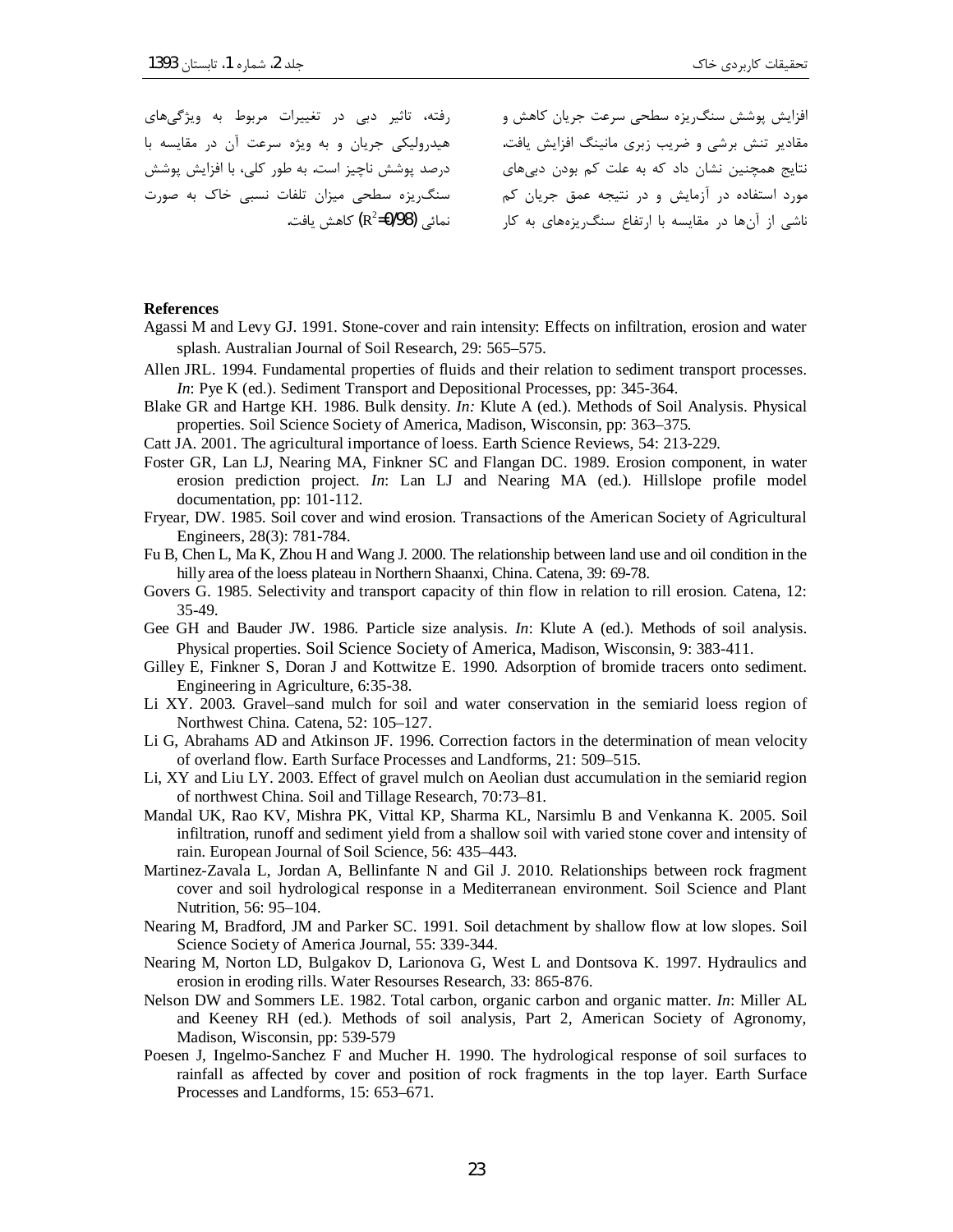- Prosser IP, Dietrich WE and Stevenson J. 1995. Flow resistance and sediment transport by concentrated flow in a grassland valley. Geomorphology, 13: 73-86.
- Rayment GE and Higginson FR.1992. Oxalat–extractable Fe and Al. *In*: Rayment GE, Higginson FR. Australian Laboratory Handbook for Soil and Water Chemical Methods. Kata Press, 22: 137-151.
- Richards LA. 1954. pH reading of saturated soil paste. United States Department of Agriculture (USDA) Handbook, pp: 132-148.
- Rieke-Zapp D, Poesen J and Nearing MA. 2007. Effects of rock fragments incorporated in the soil matrix on concentrated flow hydraulics and erosion. Earth Surface Processes and Landforms, 32: 1063–1076.
- Savat J and De Ploy J. 1982. Sheetwash and rill development by surface flow. *In:* Bryan RB and Yair A (ed.). Badland Geomorphology and Piping. pp: 231-247.
- Tailong G, Quanjiu WD and Li JZ. 2010. Effect of surface stone cover on sediment and solute transport on the slope of fallow land in the semi-arid loess region of northwestern China. Soils and Sediments, 10:1200–1208.
- Tonon I. 1999. Thresholds for incipient rilling and particle enteainment, Unpublished PhD Thesis, Utrecht University, pp: 39-89.
- Yao C, Lei T, Elliot WJ, McCool DK, Zhao J and Chen S. 2007. Critical Conditions for Rill Initiation. Soil and Water Division of American Society of Agricultural Engineers, 70-56.
- Yu B. 2003. A Unified Framework For Water Erosion And Deposition Equations. Soil Science Society of America Journal, 67(1): 251-257.
- Zang GH, Liu BY, Nearing MA, Hang CH and Zand KL. 2002. Soil detachment by shallow flow. Transactions of the American Society of Agricultural Engineers, 45: 331-357.